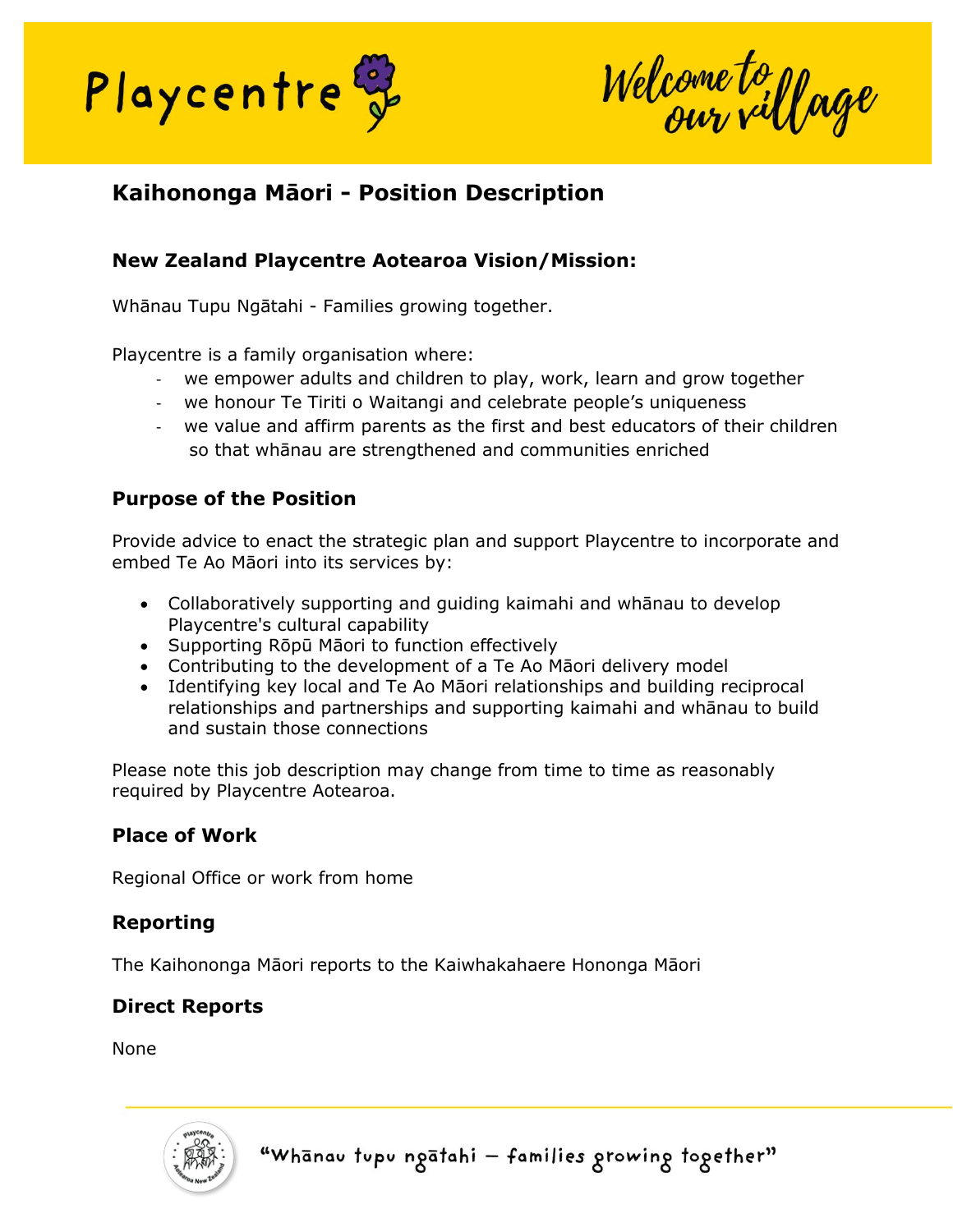# **Delegations**

None

## **Key Relationships**

- Pou Hononga Māori
- Playcentre Aotearoa kaimahi and whānau
- Rōpū, tamariki Māori, whānau Māori, Playcentres
- Whānau, hapū, iwi, hāpori Māori and community organisations

| <b>Key accountabilities</b> |                                                                                                                                                                                                                                                                                                                                                                                                                                                                                                                                                                                                                                                                                                                                                                                                                                                                                    |  |
|-----------------------------|------------------------------------------------------------------------------------------------------------------------------------------------------------------------------------------------------------------------------------------------------------------------------------------------------------------------------------------------------------------------------------------------------------------------------------------------------------------------------------------------------------------------------------------------------------------------------------------------------------------------------------------------------------------------------------------------------------------------------------------------------------------------------------------------------------------------------------------------------------------------------------|--|
| Leadership                  | As a member of the Playcentre Maori Development<br>$\bullet$<br>team, takes a proactive leadership role to collaborate,<br>drive and lead performance striving to enrich and<br>strengthen centres.<br>Generates confidence and commitment, leading by<br>$\bullet$<br>example, demonstrating and modelling Playcentre<br>values.<br>Provides clear direction enabling others to perform to<br>$\bullet$<br>their optimum. Know and respects staff, building<br>strong interpersonal relationships, drawing on a wide<br>range of communication skills to inform, listen and<br>persuade.<br>Consistently behaves in an honest, ethical and<br>$\bullet$<br>professional manner. Promotes and advocates for the<br>highest of personal and professional behaviour and<br>evaluates the performance of staff in the light of those<br>values.<br>Set objectives and drives results. |  |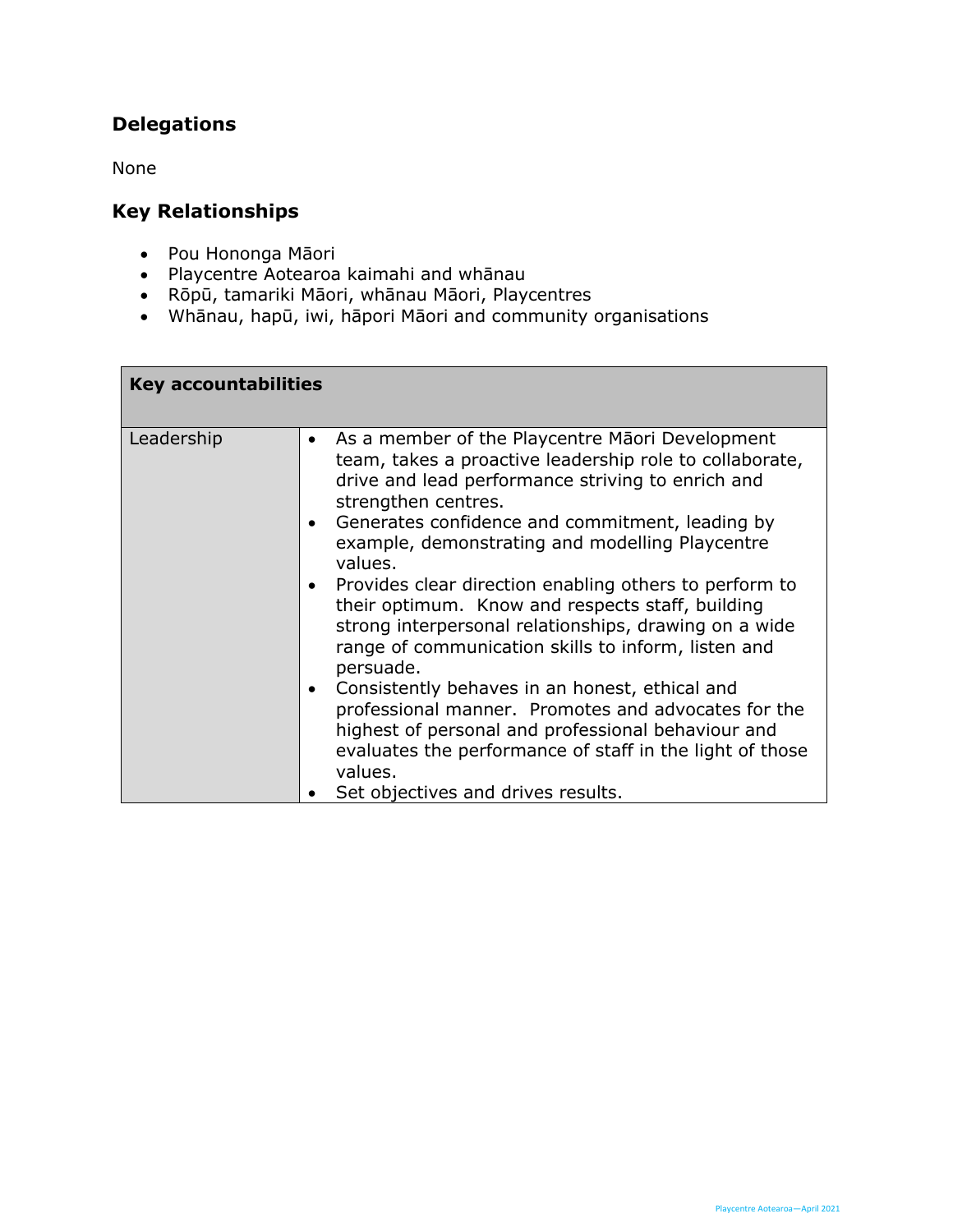| Role Specific              | Provide guidance and support in the development of<br>$\bullet$<br>national policies, systems, processes, procedures,<br>practices resources and templates to embed Te Ao<br>Māori into the fabric of Playcentre.<br>In collaboration with the Kaiwhakahaere Hononga<br>Māori and Pou Hononga Māori, develop and implement<br>a National Service Delivery Strategy to provide kaimahi<br>and centres with the services and support they need to<br>be successful in implementing Te Mahere.<br>Support centre facing regional staff to be responsible<br>for providing bicultural practice support to centres<br>Ensure support is in place for Bicultural Officers to<br>$\bullet$<br>develop and strengthen bicultural practice in their<br>centre.<br>Provide support to Te Whare Tikanga Māori to enable<br>Rōpū Māori to function effectively.<br>Identify potential key Te Ao Māori relationships and<br>partnerships.<br>Develop and build authentic and respectful partnering<br>with individuals, whānau, marae, hapū, iwi and other<br>regional Māori organisations.<br>Facilitate and connect Playcentre kaimahi and whanau<br>$\bullet$<br>to develop and build authentic and respectful<br>partnering with individuals, whānau, marae, hapū, iwi<br>and other regional Māori organisations. |
|----------------------------|----------------------------------------------------------------------------------------------------------------------------------------------------------------------------------------------------------------------------------------------------------------------------------------------------------------------------------------------------------------------------------------------------------------------------------------------------------------------------------------------------------------------------------------------------------------------------------------------------------------------------------------------------------------------------------------------------------------------------------------------------------------------------------------------------------------------------------------------------------------------------------------------------------------------------------------------------------------------------------------------------------------------------------------------------------------------------------------------------------------------------------------------------------------------------------------------------------------------------------------------------------------------------------------------------------|
| Bi-cultural<br>partnership | Displays a demonstrated understanding of Te Ao Māori,<br>$\bullet$<br>including an appreciation of matauranga Māori, tikanga<br>Māori and te reo Māori.<br>Recognises and understands the principles of Te Tiriti o<br>٠<br>Waitangi and how they relate to Playcentre.<br>Participates in ongoing Treaty and Bicultural related<br>training and other appropriate professional<br>development.                                                                                                                                                                                                                                                                                                                                                                                                                                                                                                                                                                                                                                                                                                                                                                                                                                                                                                          |
| Centre focused             | All Playcentre employees have responsibility for<br>$\bullet$<br>ensuring that their role and contribution (whether<br>directly or indirectly) in the development, co-ordination<br>and provision of services or support, proactively helps<br>centres to be able to undertake their work upholding<br>and promoting Playcentre Aoteoroa values and<br>philosophy.                                                                                                                                                                                                                                                                                                                                                                                                                                                                                                                                                                                                                                                                                                                                                                                                                                                                                                                                       |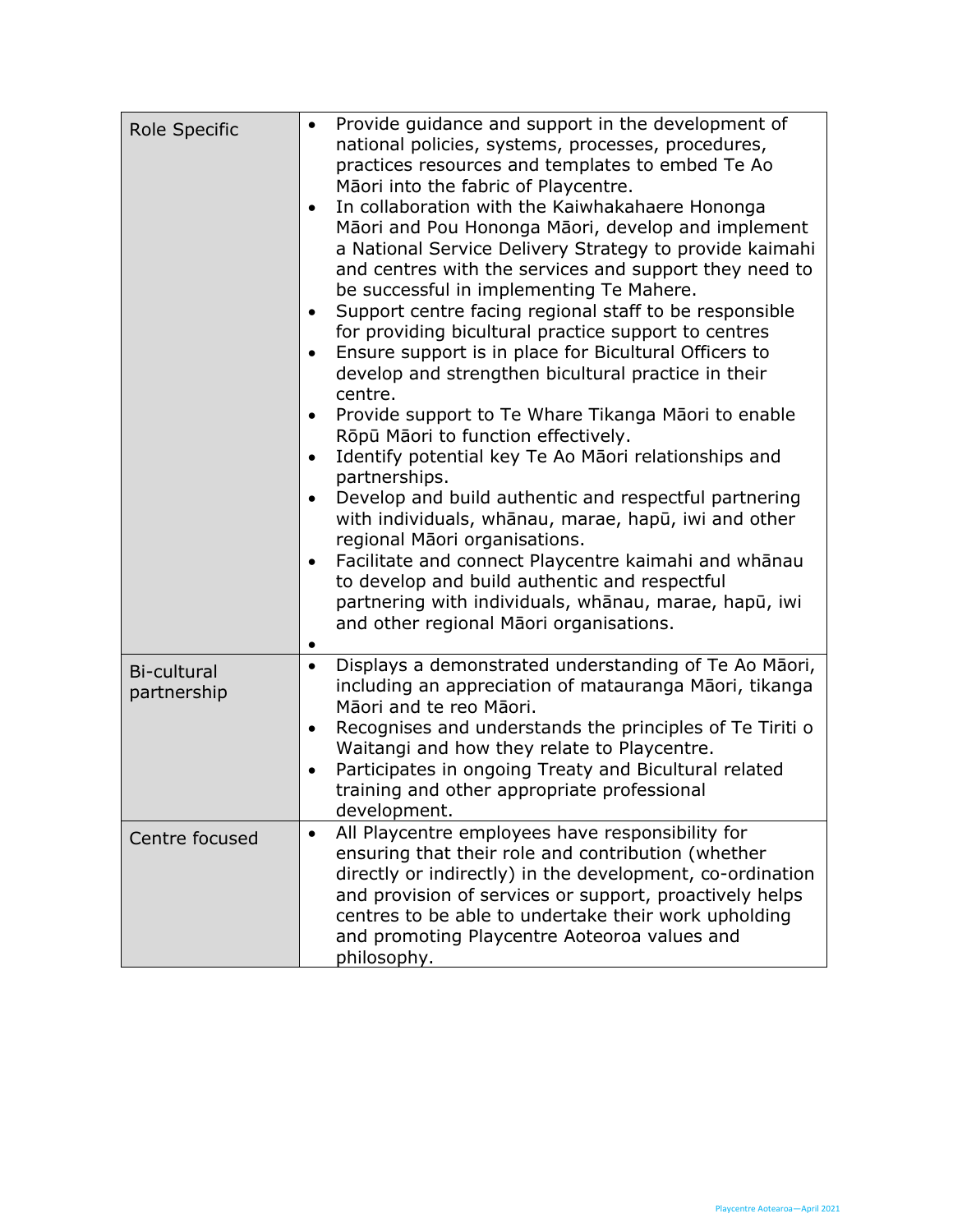| Health and Safety | • Undertakes work safely complying with the Health &<br>Safety at Work Act 2015 and taking responsibility for<br>your own actions.                                                                   |
|-------------------|------------------------------------------------------------------------------------------------------------------------------------------------------------------------------------------------------|
|                   | Complies with all H&S information, instruction,<br>$\bullet$<br>Playcentre policies and procedures, training and<br>supervision.                                                                     |
|                   | Reports any health & safety hazards, risks and<br>$\bullet$<br>incidents in the workplace immediately.<br>Complies with all requirements of return to work and<br>$\bullet$<br>rehabilitation plans. |

| <b>Key competencies</b>          |                                                                                                                                                                                                                                                                                                                                                                                                                        |  |
|----------------------------------|------------------------------------------------------------------------------------------------------------------------------------------------------------------------------------------------------------------------------------------------------------------------------------------------------------------------------------------------------------------------------------------------------------------------|--|
| Pou Hono:<br>Valuing Māori       | Actively engages in promotion of Māori cultural values.<br>$\bullet$<br>Recognise that others will bring/apply their cultural<br>$\bullet$<br>perspective to all discussions, decisions and actions.<br>Identifies cultural perspectives and bias in others and<br>$\bullet$<br>challenges their views in a manner that would cause<br>them to self-reflect.                                                           |  |
| Analytical thinking              | Makes considered decisions and establishes clear goals<br>$\bullet$<br>and priorities to achieve desired outcomes.<br>Approaches problems analytically, from a variety of<br>$\bullet$<br>perspectives, identifying immediate and long-term<br>consequences.                                                                                                                                                           |  |
| <b>Building</b><br>relationships | Ability to establish trust and confidence of<br>$\bullet$<br>stakeholders.<br>Honest, respectful and open in delivery of<br>$\bullet$<br>communication.                                                                                                                                                                                                                                                                |  |
| Communication<br>with influence  | Earns respect through competence in role and acting<br>$\bullet$<br>with honesty and integrity.<br>Conveys and supports agreed messages with<br>$\bullet$<br>relevant examples, demonstrations and stories.<br>Solution focused.<br>$\bullet$<br>Be available for the Playcentre community to find a<br>$\bullet$<br>common ground and viable solutions that meet their<br>needs as well as the needs for the centres. |  |
| Consultation &<br>collaboration  | Provide expert and valued advice to support<br>$\bullet$<br>stakeholders (internal and external) and build trust<br>Draw on own knowledge and expertise to provide<br>$\bullet$<br>relevant advice to stakeholders                                                                                                                                                                                                     |  |
| Delivering results               | Is action oriented, having the energy, motivation,<br>$\bullet$<br>positivity and commitment to excellence to ensure<br>achievement of results.<br>Consistently achieves priority goals, seizes challenges,<br>$\bullet$<br>deals with any knock backs, and keeps themselves and<br>others focused on achieving the required outcomes.                                                                                 |  |